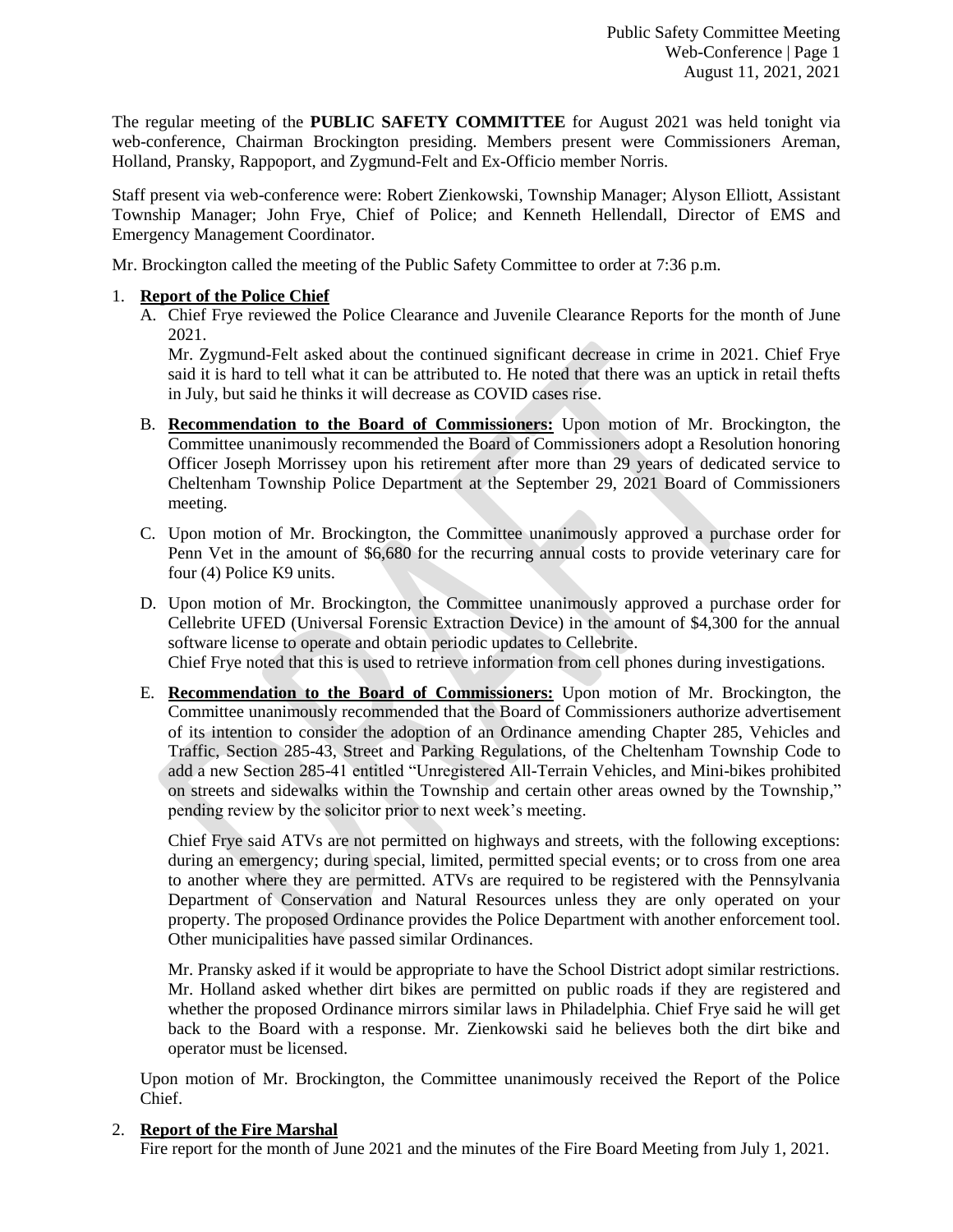Upon motion of Mr. Brockington, the Committee unanimously received the report of the Fire Marshal and the Fire Board Minutes.

#### 3. **Report of the EMS Director**

Mr. Hellendall presented the EMS reports for the month of June 2021.

A. Mr. Hellendall updated the Committee on EMS staffing. He said EMS has two people out as a result of an on-duty accident and another member out due to an off-duty injury. In addition, they have had one retirement and a resignation. EMS is in desperate need of new, healthy paramedics, but needs to wait for review of the seven or eight people they interviewed by the Civil Service Commission. Staff members are stepping up to fill in the holes for now.

Ms. Rappoport noted that Mr. Hellendall's report said the staff reduction will have a direct effect on income because calls will be covered by mutual aid and asked if there are best management practices for covering a population similar in size to Cheltenham and whether more or less ambulances are necessary. She also asked how mutual aid responses compare to Township EMS coverage. Mr. Hellendall said studies were done in the past and a second ambulance at night is not required. If a mutual aid company responds, they do not have access to response times. Mr. Hellendall will provide more details.

- B. Ambulance Update Mr. Hellendall noted that EMS is down an ambulance due to an accident. This ambulance was scheduled for replacement in 2022. Depending on the estimate for repairs, he may recommend replacing this one this year and keeping the ambulance scheduled for replacement this year an additional year.
- C. Mental Health Treatment Update Mr. Hellendall noted that the Township is participating with a group of Police and Ambulance Chiefs who will hold training for after Labor Day with a mental health professional. The person they are working with is excellent and is helping them work through issues being experienced currently.

Upon motion of Mr. Brockington, the Committee unanimously received the report of the EMS Director.

#### 4. **Report of the Emergency Management Coordinator**

Mr. Hellendall presented the EMA reports for the month of June 2021.

Mr. Hellendall reported that the Township received a grant for \$134,930.96 to cover all of the Police overtime for the civil unrest in 2020. Ms. Kirschner, who put the grant application together, was told not to expect more than the \$30,000.

Mr. Hellendall noted that this week's heat wave will be life threatening and has posted information on the EMA Facebook page.

Mr. Hellendall reported that the number of COVID cases is on the rise in the area. As a result, the Township updated its masking policy for all personnel in public areas and all members of the public to follow CDC guidelines. Vaccination mandates are not being required for staff at this time. Mr. Hellendall said that staff has been talking about the possibility of requiring vaccination.

Mr. Pransky said that certain municipalities are not asking for proof of vaccination, but those people who are not vaccinated will be required to double mask. Mr. Hellendall said staff is looking into policies with respect to masking and vaccination.

Mr. Norris asked what would hold the Township back from mandating vaccines. Mr. Hellendall said if the Township mandates vaccination, people can still choose not to, but will need to wear an N95 and test each week.

Upon motion of Mr. Brockington, the Committee unanimously received the report of the EMA Director.